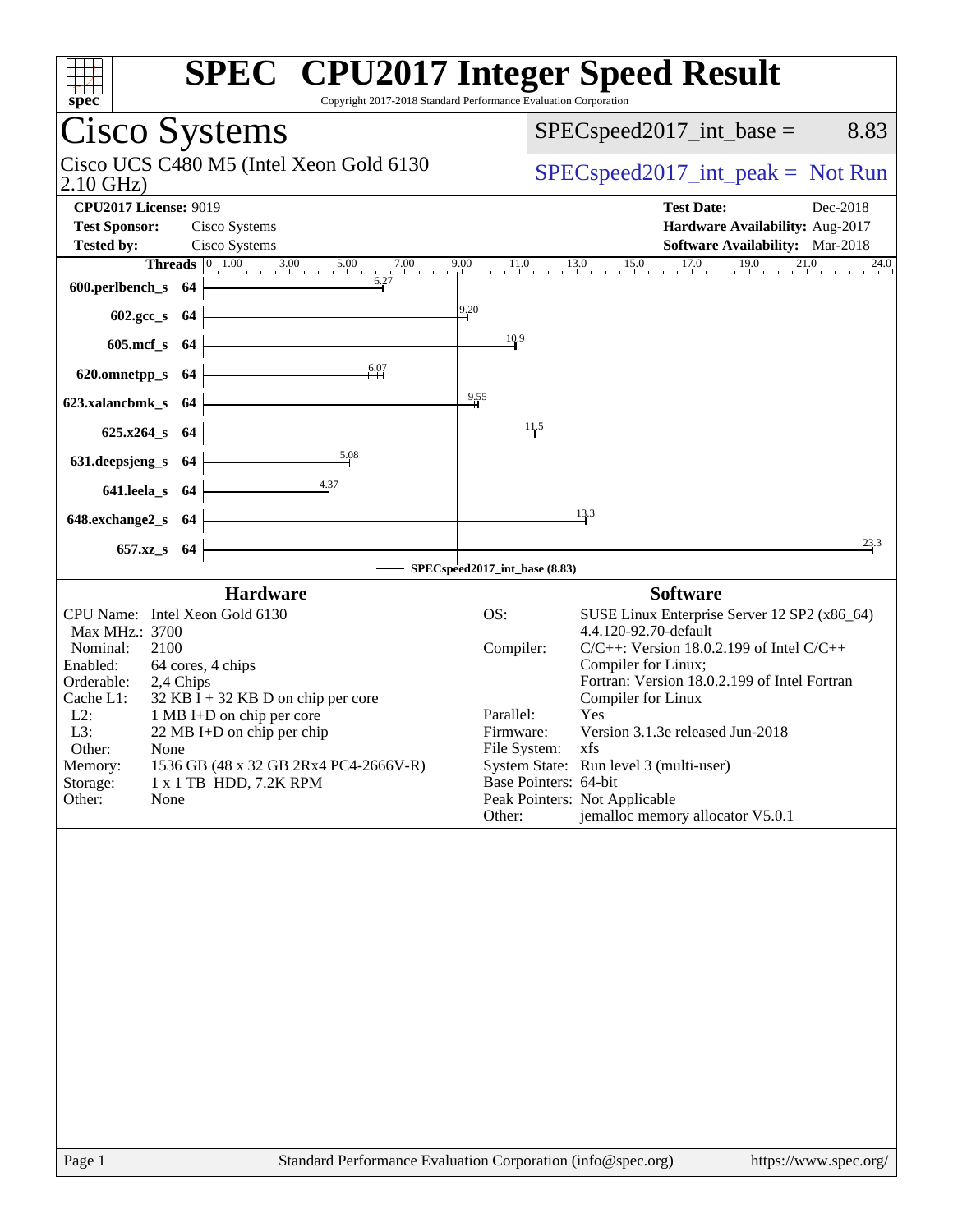

Copyright 2017-2018 Standard Performance Evaluation Corporation

# Cisco Systems

2.10 GHz) Cisco UCS C480 M5 (Intel Xeon Gold 6130  $SPECspeed2017\_int\_peak = Not Run$ 

 $SPEC speed2017\_int\_base =$  8.83

**[CPU2017 License:](http://www.spec.org/auto/cpu2017/Docs/result-fields.html#CPU2017License)** 9019 **[Test Date:](http://www.spec.org/auto/cpu2017/Docs/result-fields.html#TestDate)** Dec-2018

**[Test Sponsor:](http://www.spec.org/auto/cpu2017/Docs/result-fields.html#TestSponsor)** Cisco Systems **[Hardware Availability:](http://www.spec.org/auto/cpu2017/Docs/result-fields.html#HardwareAvailability)** Aug-2017 **[Tested by:](http://www.spec.org/auto/cpu2017/Docs/result-fields.html#Testedby)** Cisco Systems **[Software Availability:](http://www.spec.org/auto/cpu2017/Docs/result-fields.html#SoftwareAvailability)** Mar-2018

#### **[Results Table](http://www.spec.org/auto/cpu2017/Docs/result-fields.html#ResultsTable)**

|                            | <b>Base</b>    |                |                |            |                |                                |      | <b>Peak</b> |              |                |              |  |  |  |  |  |
|----------------------------|----------------|----------------|----------------|------------|----------------|--------------------------------|------|-------------|--------------|----------------|--------------|--|--|--|--|--|
| <b>Benchmark</b>           | <b>Threads</b> | <b>Seconds</b> | <b>Seconds</b> | Ratio      | <b>Threads</b> | <b>Seconds</b><br><b>Ratio</b> |      |             | <b>Ratio</b> | <b>Seconds</b> | <b>Ratio</b> |  |  |  |  |  |
| $600.$ perlbench_s         | 64             | 286            | 6.21           | 283        | 6.27           | 282                            | 6.29 |             |              |                |              |  |  |  |  |  |
| $602.\text{gcc}\_\text{s}$ | 64             | 433            | 9.21           | 434        | 9.17           | 433                            | 9.20 |             |              |                |              |  |  |  |  |  |
| $605$ .mcf s               | 64             | 433            | 10.9           | 435        | 10.9           | 436                            | 10.8 |             |              |                |              |  |  |  |  |  |
| 620.omnetpp_s              | 64             | 284            | 5.75           | 260        | 6.27           | 269                            | 6.07 |             |              |                |              |  |  |  |  |  |
| 623.xalancbmk s            | 64             | 148            | 9.55           | 150        | 9.43           | 148                            | 9.57 |             |              |                |              |  |  |  |  |  |
| 625.x264 s                 | 64             | 153            | 11.5           | 153        | 11.5           | 153                            | 11.5 |             |              |                |              |  |  |  |  |  |
| 631.deepsjeng_s            | 64             | 282            | 5.08           | 282        | 5.09           | 282                            | 5.08 |             |              |                |              |  |  |  |  |  |
| $641.$ leela_s             | 64             | 390            | 4.37           | <u>390</u> | 4.37           | 390                            | 4.37 |             |              |                |              |  |  |  |  |  |
| 648.exchange2_s            | 64             | 221            | 13.3           | <u>221</u> | 13.3           | 221                            | 13.3 |             |              |                |              |  |  |  |  |  |
| $657.xz$ s                 | 64             | 265            | 23.3           | 265        | 23.3           | 266                            | 23.3 |             |              |                |              |  |  |  |  |  |
| $SPECspeed2017$ int base = |                |                | 8.83           |            |                |                                |      |             |              |                |              |  |  |  |  |  |

**[SPECspeed2017\\_int\\_peak =](http://www.spec.org/auto/cpu2017/Docs/result-fields.html#SPECspeed2017intpeak) Not Run**

Results appear in the [order in which they were run.](http://www.spec.org/auto/cpu2017/Docs/result-fields.html#RunOrder) Bold underlined text [indicates a median measurement.](http://www.spec.org/auto/cpu2017/Docs/result-fields.html#Median)

#### **[Operating System Notes](http://www.spec.org/auto/cpu2017/Docs/result-fields.html#OperatingSystemNotes)**

Stack size set to unlimited using "ulimit -s unlimited"

### **[General Notes](http://www.spec.org/auto/cpu2017/Docs/result-fields.html#GeneralNotes)**

Environment variables set by runcpu before the start of the run: KMP\_AFFINITY = "granularity=fine,scatter" LD\_LIBRARY\_PATH = "/home/cpu2017/lib/ia32:/home/cpu2017/lib/intel64:/home/cpu2017/je5.0.1-32:/home/cpu2017/je5.0.1-64" OMP\_STACKSIZE = "192M"

 Binaries compiled on a system with 1x Intel Core i7-6700K CPU + 32GB RAM memory using Redhat Enterprise Linux 7.5 Transparent Huge Pages enabled by default Prior to runcpu invocation Filesystem page cache synced and cleared with: sync; echo 3> /proc/sys/vm/drop\_caches Yes: The test sponsor attests, as of date of publication, that CVE-2017-5754 (Meltdown) is mitigated in the system as tested and documented. Yes: The test sponsor attests, as of date of publication, that CVE-2017-5753 (Spectre variant 1) is mitigated in the system as tested and documented. Yes: The test sponsor attests, as of date of publication, that CVE-2017-5715 (Spectre variant 2) is mitigated in the system as tested and documented. jemalloc, a general purpose malloc implementation built with the RedHat Enterprise 7.5, and the system compiler gcc 4.8.5 sources available from jemalloc.net or <https://github.com/jemalloc/jemalloc/releases>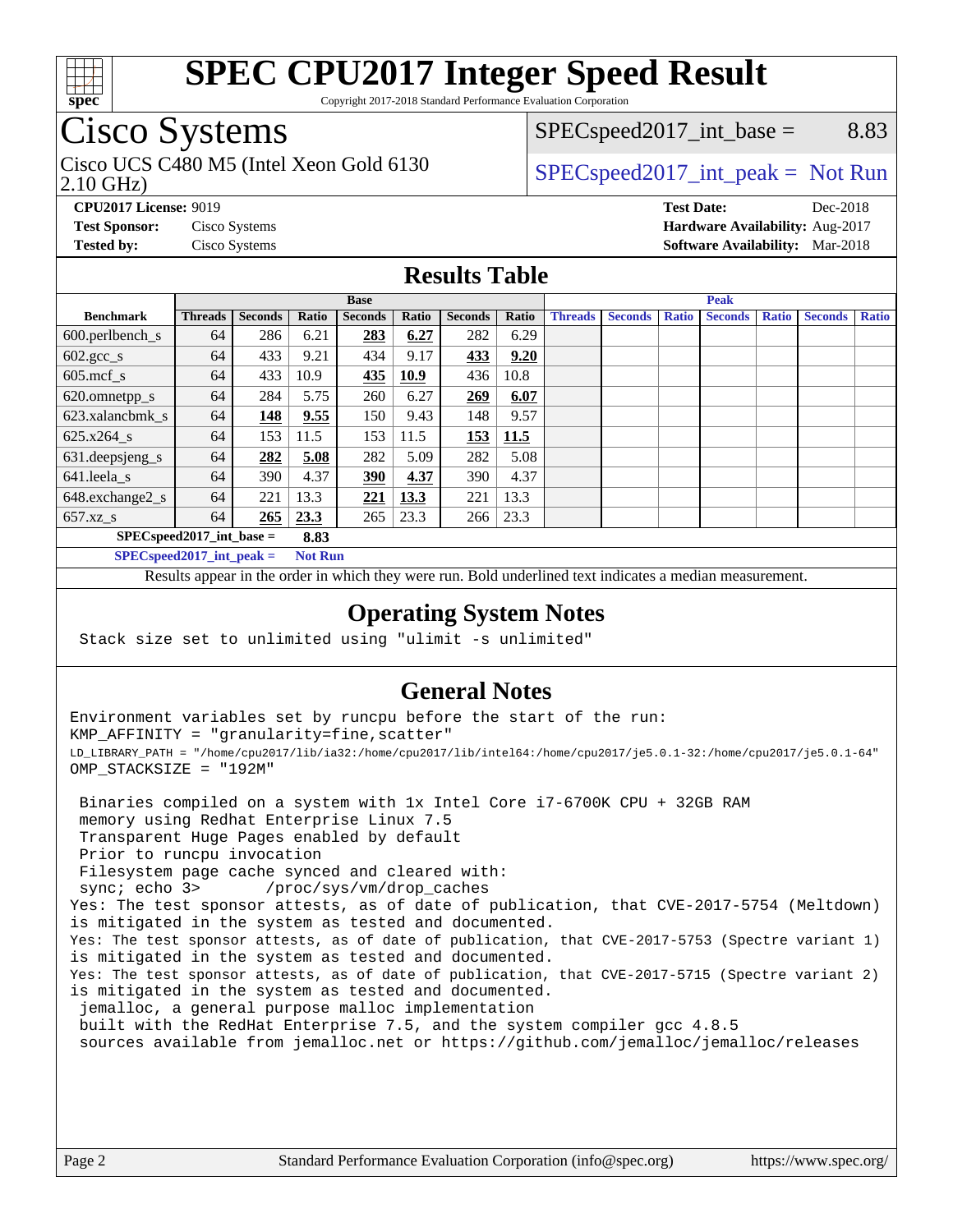

Copyright 2017-2018 Standard Performance Evaluation Corporation

## Cisco Systems

2.10 GHz) Cisco UCS C480 M5 (Intel Xeon Gold 6130  $SPEC speed2017\_int\_peak = Not Run$ 

 $SPEC speed2017\_int\_base =$  8.83

**[Test Sponsor:](http://www.spec.org/auto/cpu2017/Docs/result-fields.html#TestSponsor)** Cisco Systems **[Hardware Availability:](http://www.spec.org/auto/cpu2017/Docs/result-fields.html#HardwareAvailability)** Aug-2017 **[Tested by:](http://www.spec.org/auto/cpu2017/Docs/result-fields.html#Testedby)** Cisco Systems **[Software Availability:](http://www.spec.org/auto/cpu2017/Docs/result-fields.html#SoftwareAvailability)** Mar-2018

**[CPU2017 License:](http://www.spec.org/auto/cpu2017/Docs/result-fields.html#CPU2017License)** 9019 **[Test Date:](http://www.spec.org/auto/cpu2017/Docs/result-fields.html#TestDate)** Dec-2018

#### **[Platform Notes](http://www.spec.org/auto/cpu2017/Docs/result-fields.html#PlatformNotes)**

Page 3 Standard Performance Evaluation Corporation [\(info@spec.org\)](mailto:info@spec.org) <https://www.spec.org/> BIOS Settings: Intel HyperThreading Technology set to Disabled CPU performance set to Enterprise Power Performance Tuning set to OS Controls SNC set to Disabled Patrol Scrub set to Disabled Sysinfo program /home/cpu2017/bin/sysinfo Rev: r5797 of 2017-06-14 96c45e4568ad54c135fd618bcc091c0f running on linux-9r4j Wed Dec 5 18:20:58 2018 SUT (System Under Test) info as seen by some common utilities. For more information on this section, see <https://www.spec.org/cpu2017/Docs/config.html#sysinfo> From /proc/cpuinfo model name : Intel(R) Xeon(R) Gold 6130 CPU @ 2.10GHz 4 "physical id"s (chips) 64 "processors" cores, siblings (Caution: counting these is hw and system dependent. The following excerpts from /proc/cpuinfo might not be reliable. Use with caution.) cpu cores : 16 siblings : 16 physical 0: cores 0 1 2 3 4 5 6 7 8 9 10 11 12 13 14 15 physical 1: cores 0 1 2 3 4 5 6 7 8 9 10 11 12 13 14 15 physical 2: cores 0 1 2 3 4 5 6 7 8 9 10 11 12 13 14 15 physical 3: cores 0 1 2 3 4 5 6 7 8 9 10 11 12 13 14 15 From lscpu: Architecture: x86\_64 CPU op-mode(s): 32-bit, 64-bit Byte Order: Little Endian  $CPU(s):$  64 On-line CPU(s) list: 0-63 Thread(s) per core: 1 Core(s) per socket: 16 Socket(s): 4 NUMA node(s): 4 Vendor ID: GenuineIntel CPU family: 6 Model: 85 Model name: Intel(R) Xeon(R) Gold 6130 CPU @ 2.10GHz Stepping: 4 CPU MHz: 1749.679 CPU max MHz: 3700.0000 CPU min MHz: 1000.0000 BogoMIPS: 4195.44 Virtualization: VT-x **(Continued on next page)**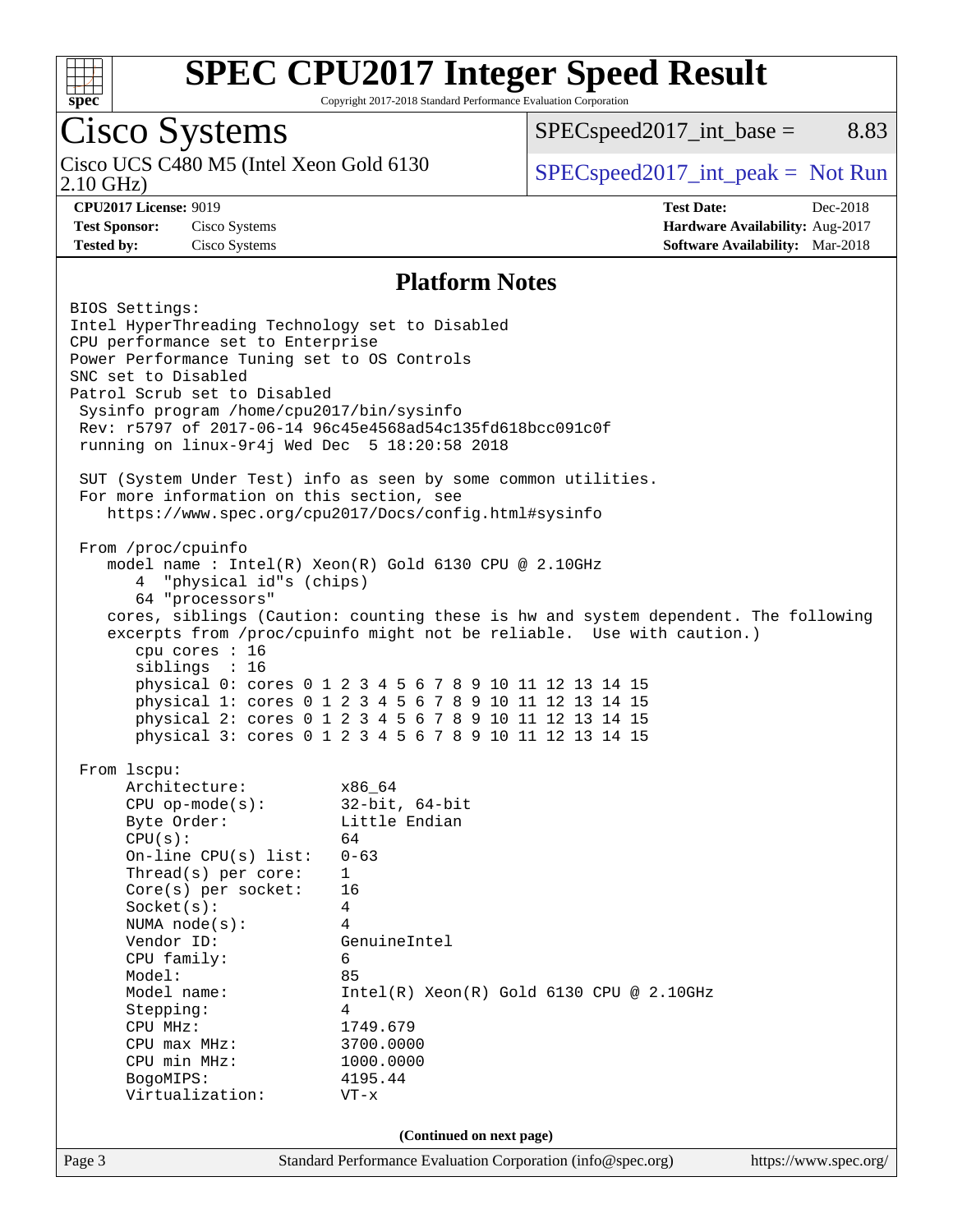

Copyright 2017-2018 Standard Performance Evaluation Corporation

| <b>Cisco Systems</b>                      |
|-------------------------------------------|
| $C'$ IICO C <sub>100</sub> ME $(T + 1)$ V |

Cisco UCS C480 M5 (Intel Xeon Gold 6130  $\vert$  [SPECspeed2017\\_int\\_peak =](http://www.spec.org/auto/cpu2017/Docs/result-fields.html#SPECspeed2017intpeak) Not Run

 $SPEC speed2017\_int\_base =$  8.83

2.10 GHz)

#### **[CPU2017 License:](http://www.spec.org/auto/cpu2017/Docs/result-fields.html#CPU2017License)** 9019 **[Test Date:](http://www.spec.org/auto/cpu2017/Docs/result-fields.html#TestDate)** Dec-2018

**[Test Sponsor:](http://www.spec.org/auto/cpu2017/Docs/result-fields.html#TestSponsor)** Cisco Systems **[Hardware Availability:](http://www.spec.org/auto/cpu2017/Docs/result-fields.html#HardwareAvailability)** Aug-2017 **[Tested by:](http://www.spec.org/auto/cpu2017/Docs/result-fields.html#Testedby)** Cisco Systems **[Software Availability:](http://www.spec.org/auto/cpu2017/Docs/result-fields.html#SoftwareAvailability)** Mar-2018

#### **[Platform Notes \(Continued\)](http://www.spec.org/auto/cpu2017/Docs/result-fields.html#PlatformNotes)**

| L1d cache:              | 32K       |  |  |  |  |  |
|-------------------------|-----------|--|--|--|--|--|
| $L1i$ cache:            | 32K       |  |  |  |  |  |
| $L2$ cache:             | 1024K     |  |  |  |  |  |
| $L3$ cache:             | 22528K    |  |  |  |  |  |
| NUMA $node0$ $CPU(s)$ : | $0 - 15$  |  |  |  |  |  |
| NUMA nodel CPU(s):      | $16 - 31$ |  |  |  |  |  |
| NUMA $node2$ $CPU(s)$ : | $32 - 47$ |  |  |  |  |  |
| NUMA node3 CPU(s):      | $48 - 63$ |  |  |  |  |  |
|                         |           |  |  |  |  |  |

Flags: fpu vme de pse tsc msr pae mce cx8 apic sep mtrr pge mca cmov pat pse36 clflush dts acpi mmx fxsr sse sse2 ss ht tm pbe syscall nx pdpe1gb rdtscp lm constant\_tsc art arch\_perfmon pebs bts rep\_good nopl xtopology nonstop\_tsc aperfmperf eagerfpu pni pclmulqdq dtes64 monitor ds\_cpl vmx smx est tm2 ssse3 sdbg fma cx16 xtpr pdcm pcid dca sse4\_1 sse4\_2 x2apic movbe popcnt tsc\_deadline\_timer aes xsave avx f16c rdrand lahf\_lm abm 3dnowprefetch ida arat epb invpcid\_single pln pts dtherm hwp hwp\_act\_window hwp\_epp hwp\_pkg\_req intel\_pt rsb\_ctxsw spec\_ctrl stibp retpoline kaiser tpr\_shadow vnmi flexpriority ept vpid fsgsbase tsc\_adjust bmi1 hle avx2 smep bmi2 erms invpcid rtm cqm mpx avx512f avx512dq rdseed adx smap clflushopt clwb avx512cd avx512bw avx512vl xsaveopt xsavec xgetbv1 cqm\_llc cqm\_occup\_llc

```
 /proc/cpuinfo cache data
cache size : 22528 KB
```
 From numactl --hardware WARNING: a numactl 'node' might or might not correspond to a physical chip. available: 4 nodes (0-3)

|                    |  |  |    |        | node 0 cpus: 0 1 2 3 4 5 6 7 8 9 10 11 12 13 14 15           |  |   |  |  |  |  |  |  |  |  |  |  |  |
|--------------------|--|--|----|--------|--------------------------------------------------------------|--|---|--|--|--|--|--|--|--|--|--|--|--|
|                    |  |  |    |        | node 0 size: 385622 MB                                       |  |   |  |  |  |  |  |  |  |  |  |  |  |
|                    |  |  |    |        | node 0 free: 385260 MB                                       |  |   |  |  |  |  |  |  |  |  |  |  |  |
|                    |  |  |    |        | node 1 cpus: 16 17 18 19 20 21 22 23 24 25 26 27 28 29 30 31 |  |   |  |  |  |  |  |  |  |  |  |  |  |
|                    |  |  |    |        | node 1 size: 387057 MB                                       |  |   |  |  |  |  |  |  |  |  |  |  |  |
|                    |  |  |    |        | node 1 free: 386644 MB                                       |  |   |  |  |  |  |  |  |  |  |  |  |  |
|                    |  |  |    |        | node 2 cpus: 32 33 34 35 36 37 38 39 40 41 42 43 44 45 46 47 |  |   |  |  |  |  |  |  |  |  |  |  |  |
|                    |  |  |    |        | node 2 size: 387057 MB                                       |  |   |  |  |  |  |  |  |  |  |  |  |  |
|                    |  |  |    |        | node 2 free: 386845 MB                                       |  |   |  |  |  |  |  |  |  |  |  |  |  |
|                    |  |  |    |        | node 3 cpus: 48 49 50 51 52 53 54 55 56 57 58 59 60 61 62 63 |  |   |  |  |  |  |  |  |  |  |  |  |  |
|                    |  |  |    |        | node 3 size: 387054 MB                                       |  |   |  |  |  |  |  |  |  |  |  |  |  |
|                    |  |  |    |        | node 3 free: 386853 MB                                       |  |   |  |  |  |  |  |  |  |  |  |  |  |
| node distances:    |  |  |    |        |                                                              |  |   |  |  |  |  |  |  |  |  |  |  |  |
| node 0 1 2         |  |  |    |        | 3                                                            |  |   |  |  |  |  |  |  |  |  |  |  |  |
|                    |  |  |    |        | 0: 10 21 21 21                                               |  |   |  |  |  |  |  |  |  |  |  |  |  |
| 1: 21              |  |  | 10 |        | 21 21                                                        |  |   |  |  |  |  |  |  |  |  |  |  |  |
| 2:21               |  |  | 21 |        | 10 21                                                        |  |   |  |  |  |  |  |  |  |  |  |  |  |
|                    |  |  |    | 3:2121 | 10                                                           |  |   |  |  |  |  |  |  |  |  |  |  |  |
|                    |  |  |    |        |                                                              |  |   |  |  |  |  |  |  |  |  |  |  |  |
| From /proc/meminfo |  |  |    |        |                                                              |  |   |  |  |  |  |  |  |  |  |  |  |  |
|                    |  |  |    |        | MemTotal: 1583914512 kB                                      |  |   |  |  |  |  |  |  |  |  |  |  |  |
|                    |  |  |    |        | HugePages_Total:                                             |  | 0 |  |  |  |  |  |  |  |  |  |  |  |
|                    |  |  |    |        |                                                              |  |   |  |  |  |  |  |  |  |  |  |  |  |

**(Continued on next page)**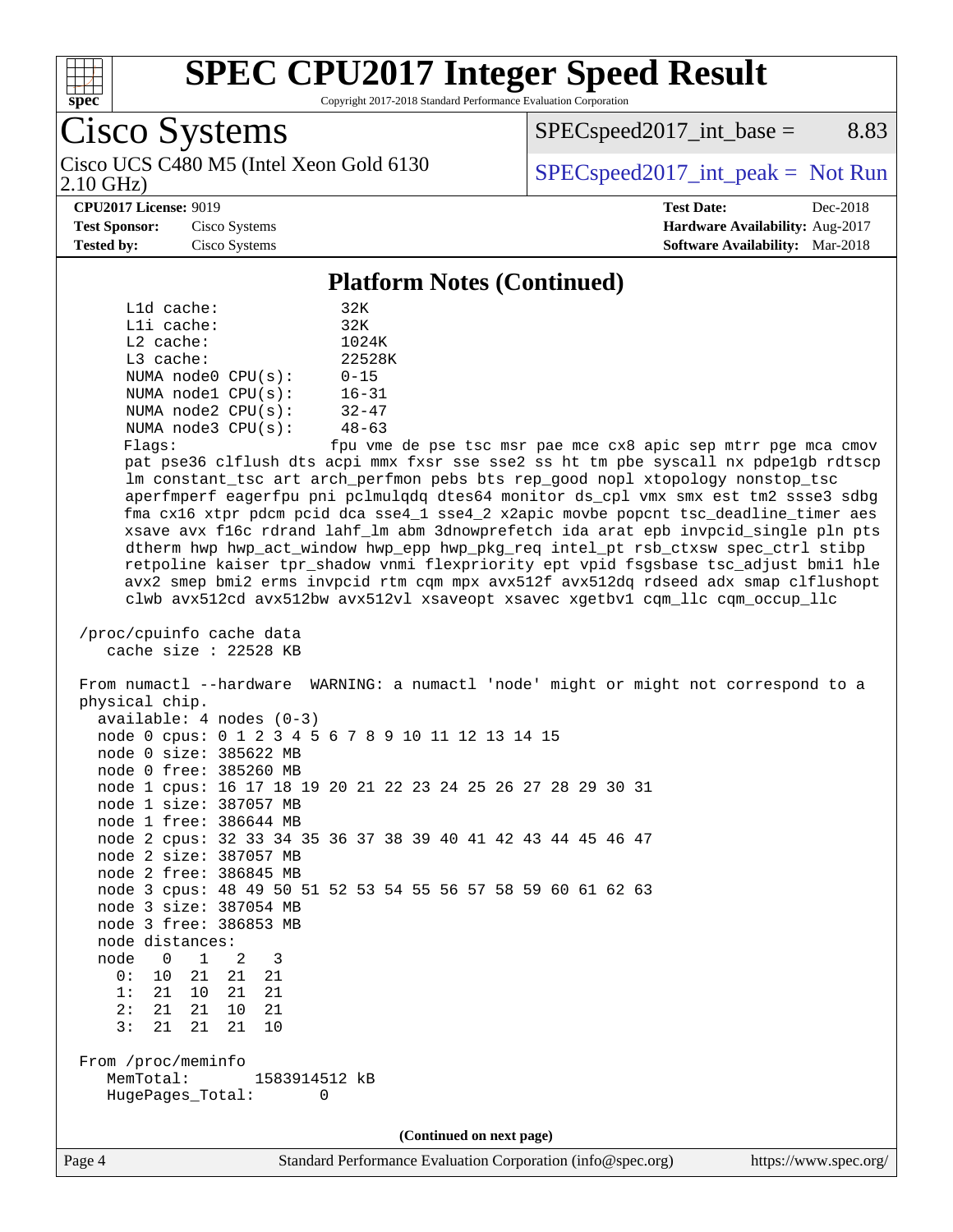

Copyright 2017-2018 Standard Performance Evaluation Corporation

### Cisco Systems 2.10 GHz) Cisco UCS C480 M5 (Intel Xeon Gold 6130  $SPECspeed2017\_int\_peak = Not Run$

 $SPEC speed2017\_int\_base =$  8.83

**[Test Sponsor:](http://www.spec.org/auto/cpu2017/Docs/result-fields.html#TestSponsor)** Cisco Systems **[Hardware Availability:](http://www.spec.org/auto/cpu2017/Docs/result-fields.html#HardwareAvailability)** Aug-2017 **[Tested by:](http://www.spec.org/auto/cpu2017/Docs/result-fields.html#Testedby)** Cisco Systems **[Software Availability:](http://www.spec.org/auto/cpu2017/Docs/result-fields.html#SoftwareAvailability)** Mar-2018

**[CPU2017 License:](http://www.spec.org/auto/cpu2017/Docs/result-fields.html#CPU2017License)** 9019 **[Test Date:](http://www.spec.org/auto/cpu2017/Docs/result-fields.html#TestDate)** Dec-2018

#### **[Platform Notes \(Continued\)](http://www.spec.org/auto/cpu2017/Docs/result-fields.html#PlatformNotes)**

 Hugepagesize: 2048 kB From /etc/\*release\* /etc/\*version\* SuSE-release: SUSE Linux Enterprise Server 12 (x86\_64) VERSION = 12 PATCHLEVEL = 2 # This file is deprecated and will be removed in a future service pack or release. # Please check /etc/os-release for details about this release. os-release: NAME="SLES" VERSION="12-SP2" VERSION\_ID="12.2" PRETTY\_NAME="SUSE Linux Enterprise Server 12 SP2" ID="sles" ANSI\_COLOR="0;32" CPE\_NAME="cpe:/o:suse:sles:12:sp2" uname -a: Linux linux-9r4j 4.4.120-92.70-default #1 SMP Wed Mar 14 15:59:43 UTC 2018 (52a83de) x86\_64 x86\_64 x86\_64 GNU/Linux run-level 3 Oct 27 08:30 SPEC is set to: /home/cpu2017 Filesystem Type Size Used Avail Use% Mounted on /dev/sda1 xfs 930G 246G 685G 27% / Additional information from dmidecode follows. WARNING: Use caution when you interpret this section. The 'dmidecode' program reads system data which is "intended to allow hardware to be accurately determined", but the intent may not be met, as there are frequent changes to hardware, firmware, and the "DMTF SMBIOS" standard. BIOS Cisco Systems, Inc. C480M5.3.1.3e.0.0613181101 06/13/2018 Memory: 48x 0xCE00 M393A4K40BB2-CTD 32 GB 2 rank 2666 (End of data from sysinfo program) **[Compiler Version Notes](http://www.spec.org/auto/cpu2017/Docs/result-fields.html#CompilerVersionNotes)** ============================================================================== CC 600.perlbench\_s(base) 602.gcc\_s(base) 605.mcf\_s(base) 625.x264\_s(base) 657.xz\_s(base) ----------------------------------------------------------------------------- icc (ICC) 18.0.2 20180210 Copyright (C) 1985-2018 Intel Corporation. All rights reserved. **(Continued on next page)**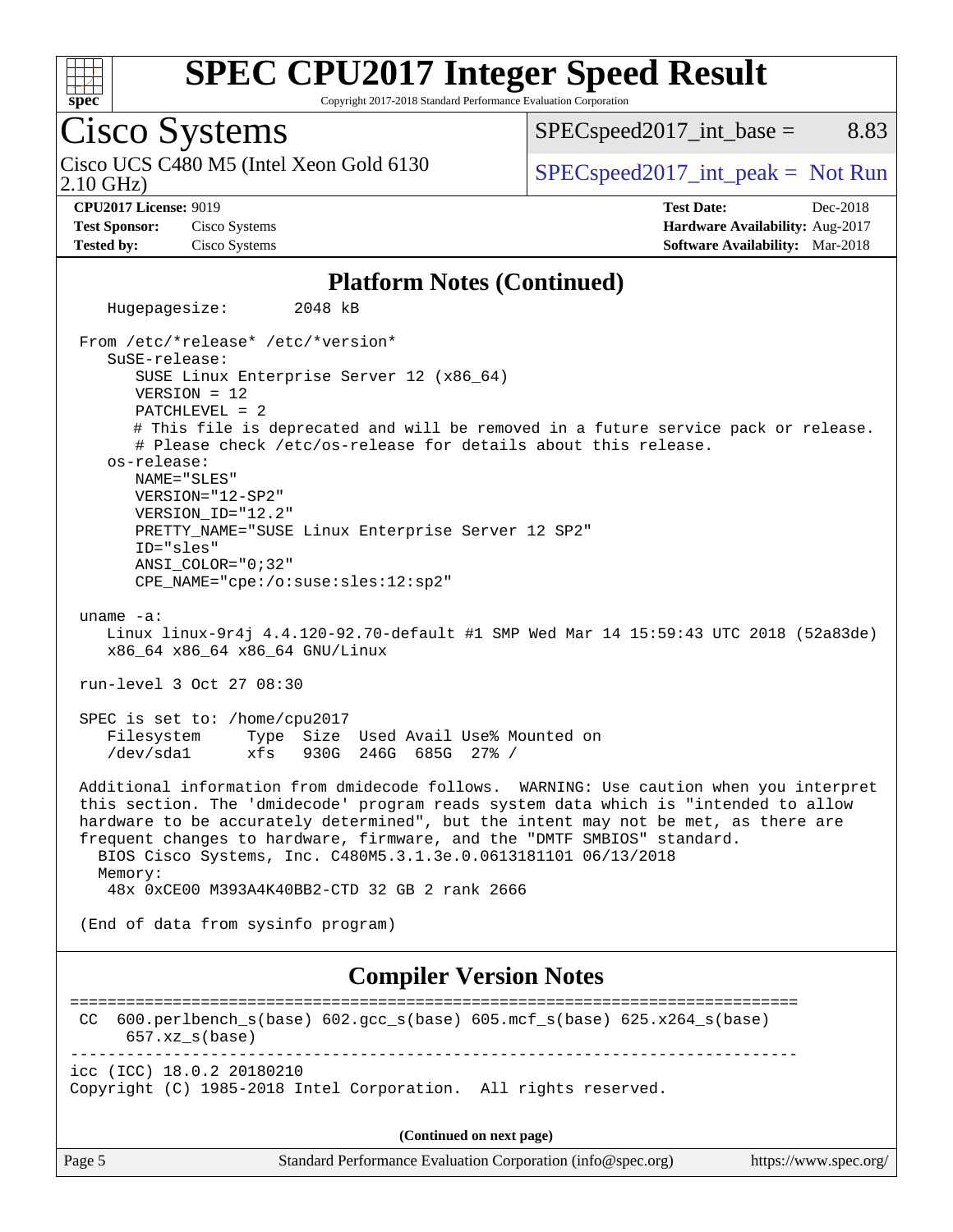

Copyright 2017-2018 Standard Performance Evaluation Corporation

## Cisco Systems

2.10 GHz) Cisco UCS C480 M5 (Intel Xeon Gold 6130  $SPECspeed2017\_int\_peak = Not Run$ 

 $SPEC speed2017\_int\_base =$  8.83

**[CPU2017 License:](http://www.spec.org/auto/cpu2017/Docs/result-fields.html#CPU2017License)** 9019 **[Test Date:](http://www.spec.org/auto/cpu2017/Docs/result-fields.html#TestDate)** Dec-2018 **[Test Sponsor:](http://www.spec.org/auto/cpu2017/Docs/result-fields.html#TestSponsor)** Cisco Systems **[Hardware Availability:](http://www.spec.org/auto/cpu2017/Docs/result-fields.html#HardwareAvailability)** Aug-2017 **[Tested by:](http://www.spec.org/auto/cpu2017/Docs/result-fields.html#Testedby)** Cisco Systems **[Software Availability:](http://www.spec.org/auto/cpu2017/Docs/result-fields.html#SoftwareAvailability)** Mar-2018

### **[Compiler Version Notes \(Continued\)](http://www.spec.org/auto/cpu2017/Docs/result-fields.html#CompilerVersionNotes)**

============================================================================== CXXC 620.omnetpp\_s(base) 623.xalancbmk\_s(base) 631.deepsjeng\_s(base) 641.leela\_s(base) ----------------------------------------------------------------------------- icpc (ICC) 18.0.2 20180210 Copyright (C) 1985-2018 Intel Corporation. All rights reserved. ------------------------------------------------------------------------------ ============================================================================== FC 648.exchange2 s(base) ----------------------------------------------------------------------------- ifort (IFORT) 18.0.2 20180210 Copyright (C) 1985-2018 Intel Corporation. All rights reserved.

------------------------------------------------------------------------------

------------------------------------------------------------------------------

## **[Base Compiler Invocation](http://www.spec.org/auto/cpu2017/Docs/result-fields.html#BaseCompilerInvocation)**

[C benchmarks](http://www.spec.org/auto/cpu2017/Docs/result-fields.html#Cbenchmarks): [icc -m64 -std=c11](http://www.spec.org/cpu2017/results/res2018q4/cpu2017-20181211-10290.flags.html#user_CCbase_intel_icc_64bit_c11_33ee0cdaae7deeeab2a9725423ba97205ce30f63b9926c2519791662299b76a0318f32ddfffdc46587804de3178b4f9328c46fa7c2b0cd779d7a61945c91cd35)

[C++ benchmarks:](http://www.spec.org/auto/cpu2017/Docs/result-fields.html#CXXbenchmarks) [icpc -m64](http://www.spec.org/cpu2017/results/res2018q4/cpu2017-20181211-10290.flags.html#user_CXXbase_intel_icpc_64bit_4ecb2543ae3f1412ef961e0650ca070fec7b7afdcd6ed48761b84423119d1bf6bdf5cad15b44d48e7256388bc77273b966e5eb805aefd121eb22e9299b2ec9d9)

[Fortran benchmarks](http://www.spec.org/auto/cpu2017/Docs/result-fields.html#Fortranbenchmarks): [ifort -m64](http://www.spec.org/cpu2017/results/res2018q4/cpu2017-20181211-10290.flags.html#user_FCbase_intel_ifort_64bit_24f2bb282fbaeffd6157abe4f878425411749daecae9a33200eee2bee2fe76f3b89351d69a8130dd5949958ce389cf37ff59a95e7a40d588e8d3a57e0c3fd751)

## **[Base Portability Flags](http://www.spec.org/auto/cpu2017/Docs/result-fields.html#BasePortabilityFlags)**

 600.perlbench\_s: [-DSPEC\\_LP64](http://www.spec.org/cpu2017/results/res2018q4/cpu2017-20181211-10290.flags.html#b600.perlbench_s_basePORTABILITY_DSPEC_LP64) [-DSPEC\\_LINUX\\_X64](http://www.spec.org/cpu2017/results/res2018q4/cpu2017-20181211-10290.flags.html#b600.perlbench_s_baseCPORTABILITY_DSPEC_LINUX_X64) 602.gcc\_s: [-DSPEC\\_LP64](http://www.spec.org/cpu2017/results/res2018q4/cpu2017-20181211-10290.flags.html#suite_basePORTABILITY602_gcc_s_DSPEC_LP64) 605.mcf\_s: [-DSPEC\\_LP64](http://www.spec.org/cpu2017/results/res2018q4/cpu2017-20181211-10290.flags.html#suite_basePORTABILITY605_mcf_s_DSPEC_LP64) 620.omnetpp\_s: [-DSPEC\\_LP64](http://www.spec.org/cpu2017/results/res2018q4/cpu2017-20181211-10290.flags.html#suite_basePORTABILITY620_omnetpp_s_DSPEC_LP64) 623.xalancbmk\_s: [-DSPEC\\_LP64](http://www.spec.org/cpu2017/results/res2018q4/cpu2017-20181211-10290.flags.html#suite_basePORTABILITY623_xalancbmk_s_DSPEC_LP64) [-DSPEC\\_LINUX](http://www.spec.org/cpu2017/results/res2018q4/cpu2017-20181211-10290.flags.html#b623.xalancbmk_s_baseCXXPORTABILITY_DSPEC_LINUX) 625.x264\_s: [-DSPEC\\_LP64](http://www.spec.org/cpu2017/results/res2018q4/cpu2017-20181211-10290.flags.html#suite_basePORTABILITY625_x264_s_DSPEC_LP64) 631.deepsjeng\_s: [-DSPEC\\_LP64](http://www.spec.org/cpu2017/results/res2018q4/cpu2017-20181211-10290.flags.html#suite_basePORTABILITY631_deepsjeng_s_DSPEC_LP64) 641.leela\_s: [-DSPEC\\_LP64](http://www.spec.org/cpu2017/results/res2018q4/cpu2017-20181211-10290.flags.html#suite_basePORTABILITY641_leela_s_DSPEC_LP64) 648.exchange2\_s: [-DSPEC\\_LP64](http://www.spec.org/cpu2017/results/res2018q4/cpu2017-20181211-10290.flags.html#suite_basePORTABILITY648_exchange2_s_DSPEC_LP64) 657.xz\_s: [-DSPEC\\_LP64](http://www.spec.org/cpu2017/results/res2018q4/cpu2017-20181211-10290.flags.html#suite_basePORTABILITY657_xz_s_DSPEC_LP64)